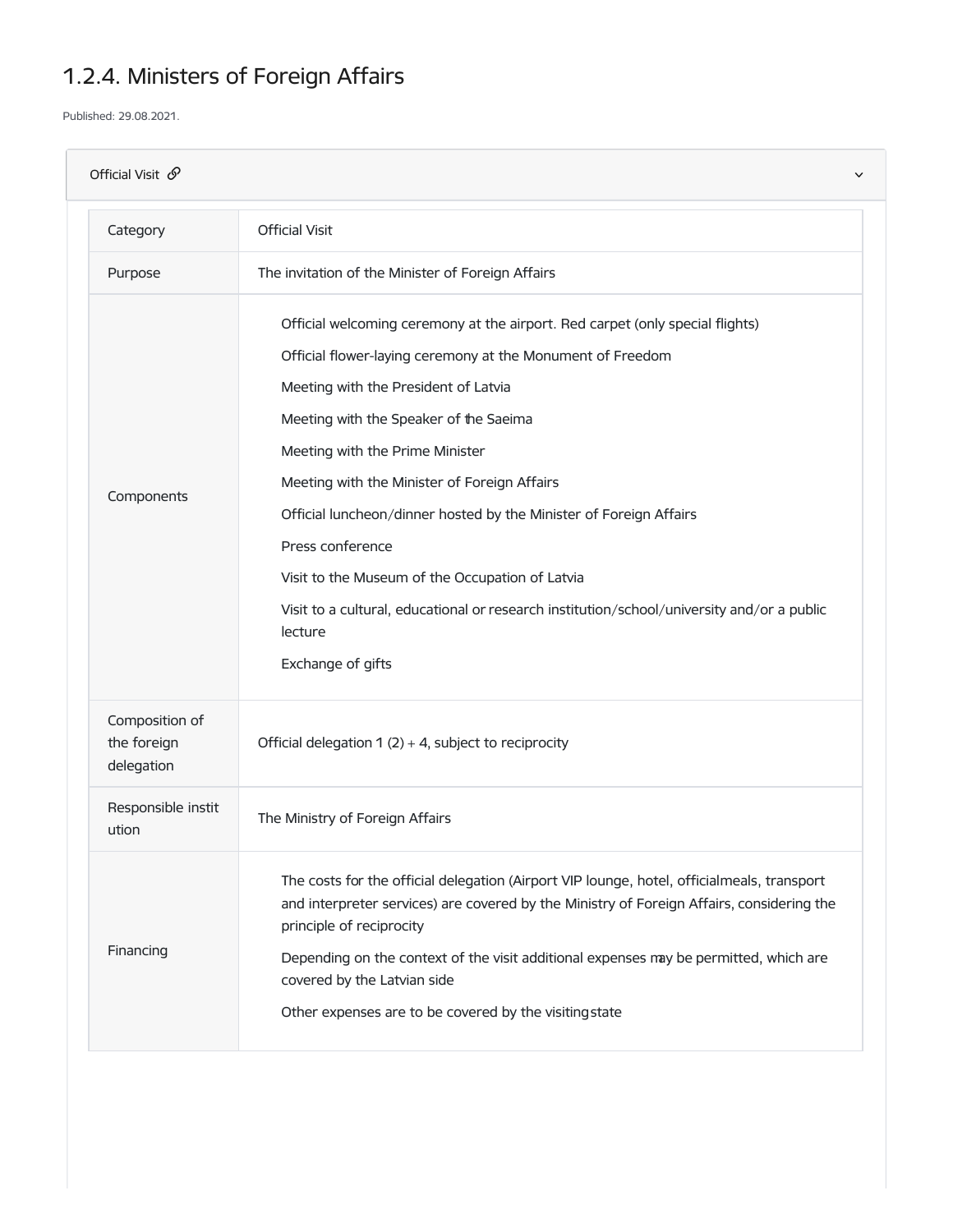| The Latvian       | The Head or Deputy Head of the State Protocol                                                                                                                                                                                                           |
|-------------------|---------------------------------------------------------------------------------------------------------------------------------------------------------------------------------------------------------------------------------------------------------|
| welcome and       | The Ambassador Extraordinary and Plenipotentiary of Latvia to the state concerned                                                                                                                                                                       |
| farewell party at | The Ambassador Extraordinary and Plenipotentiary of the state concerned to Latvia                                                                                                                                                                       |
| the airport       | An Officer from the State Protocol                                                                                                                                                                                                                      |
| Security          | The Security and Road Police escort is provided according to the Cabinet of Ministers<br>Regulation No. 591 "Procedures by which the Security Police (now - State Security Service -<br>auth.) Provides Protection (Safeguarding) for Public Officials" |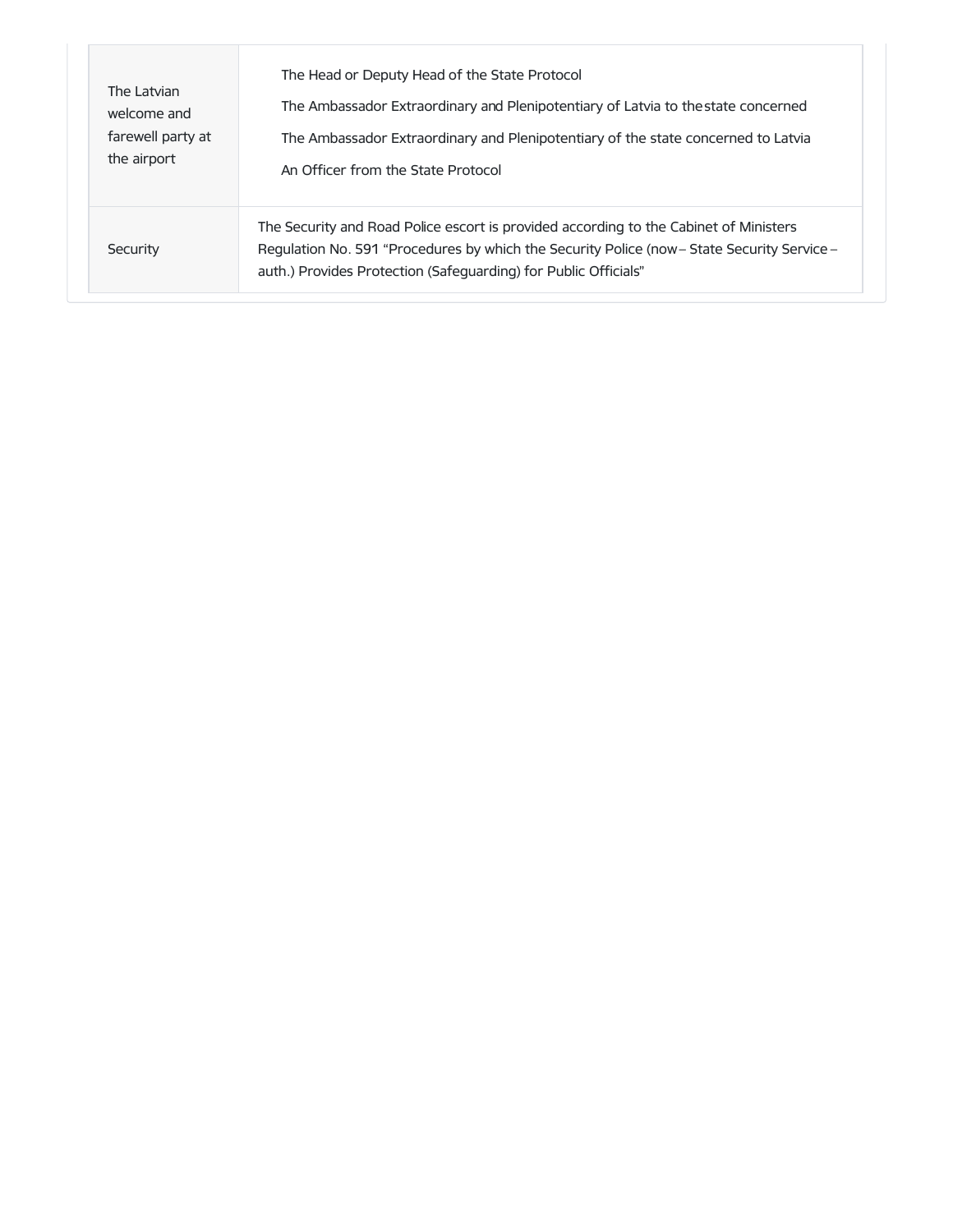| Working Visit $\mathcal{O}$<br>$\checkmark$                    |                                                                                                                                                                                                                                                                                                                                                                                        |  |
|----------------------------------------------------------------|----------------------------------------------------------------------------------------------------------------------------------------------------------------------------------------------------------------------------------------------------------------------------------------------------------------------------------------------------------------------------------------|--|
| Category                                                       | <b>Working Visit</b>                                                                                                                                                                                                                                                                                                                                                                   |  |
| Purpose                                                        | The invitation of the Minister of Foreign Affairs or initiative of the visitingstate                                                                                                                                                                                                                                                                                                   |  |
| Components                                                     | Meeting with the Minister of Foreign Affairs<br>Working luncheon/dinner hosted by the Minister of Foreign Affairs of Latvia possible<br>Press conference possible<br>Other meetings at the suggestion of the Latvian side, or upon request of the visiting<br>state (e.g. with particular ministries)<br>Exchange of gifts is not expected (exceptions possible)                       |  |
| Composition of<br>the foreign<br>delegation                    | Official delegation $1 + 2$ , subject to reciprocity                                                                                                                                                                                                                                                                                                                                   |  |
| Responsible instit<br>ution                                    | The Ministry of Foreign Affairs                                                                                                                                                                                                                                                                                                                                                        |  |
| Financing                                                      | Expenses for Airport VIP lounge (1+2) transport (VIP car) are covered by the Latvian side<br>Transport for the delegation is provided by the Embassy (if resident) of the foreign state<br>concerned. For non-resident Embassies of foreign states in Latvia transport for the<br>whole delegation is provided by the Latvian side<br>Hotel expenses are covered by the visiting state |  |
| The Latvian<br>welcome and<br>farewell party at<br>the airport | An Officer of the State Protocol (During working hours 9:00-17:00 on working days)                                                                                                                                                                                                                                                                                                     |  |
| Security                                                       | The Security and Road Police escort is provided according to the Cabinet of Ministers<br>Regulation No. 591 "Procedures by which the Security Police (now - State Security Service -<br>auth.) Provides Protection (Safeguarding) for Public Officials"                                                                                                                                |  |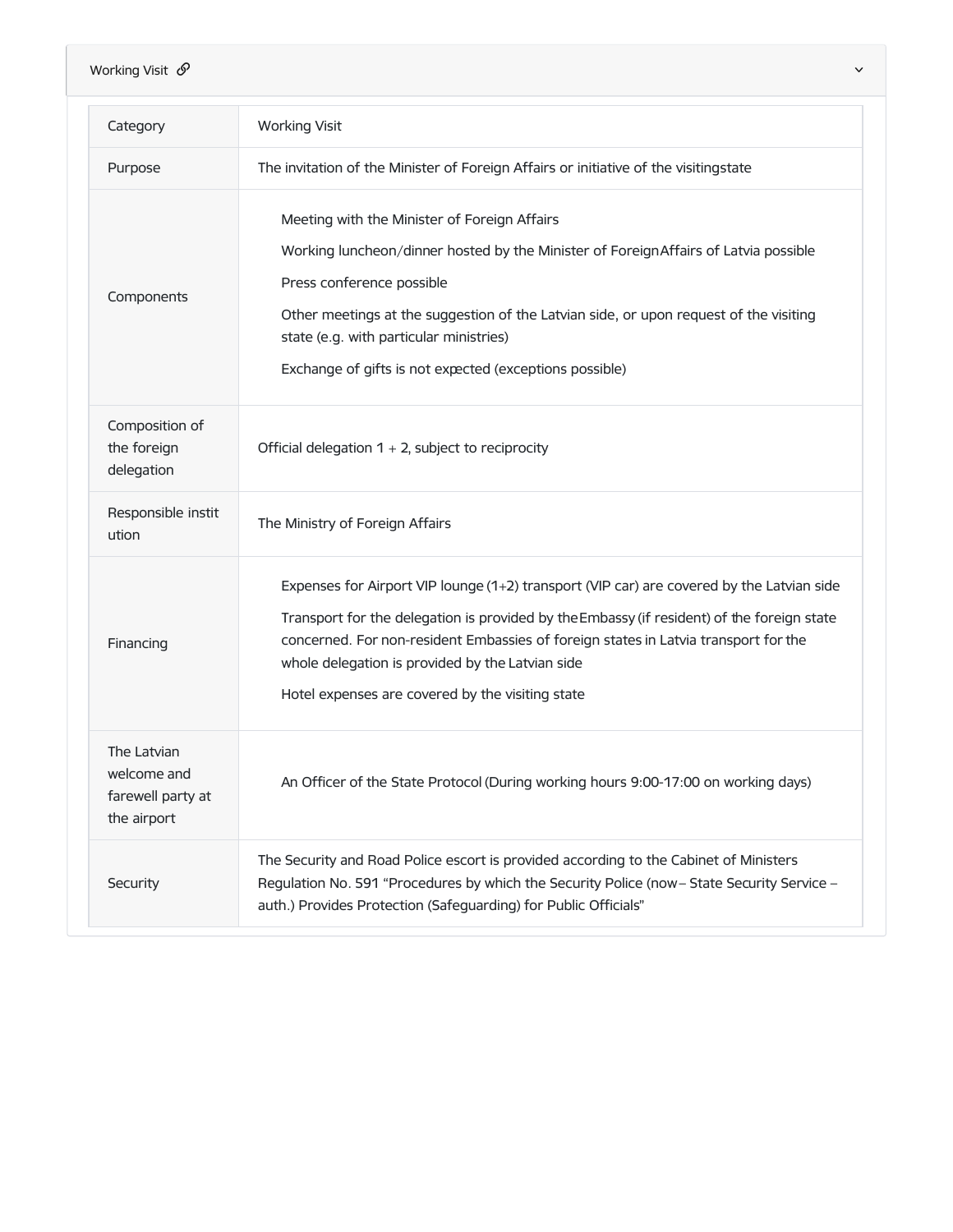| Transit Visit $\mathcal{O}$<br>$\checkmark$                    |                                                                                                                                                                                                                                                         |
|----------------------------------------------------------------|---------------------------------------------------------------------------------------------------------------------------------------------------------------------------------------------------------------------------------------------------------|
| Category                                                       | <b>Transit Visit</b>                                                                                                                                                                                                                                    |
| Purpose                                                        | Initiative of the visiting state                                                                                                                                                                                                                        |
| Components                                                     | As determined by the visiting state                                                                                                                                                                                                                     |
| Composition of<br>the foreign<br>delegation                    | As determined by the visiting state                                                                                                                                                                                                                     |
| Responsible instit<br>ution                                    | The Ministry of Foreign Affairs, the Embassy of the foreign state concerned                                                                                                                                                                             |
| Financing                                                      | Expenses of the Airport VIP lounge (for the Foreign Minister andhis/her spouse or<br>security officer) are covered by the Latvian side<br>Other expenses are covered by the visiting state                                                              |
| The Latvian<br>welcome and<br>farewell party at<br>the airport | An Officer of the State Protocol (During working hours 9:00-17:00 on working days)                                                                                                                                                                      |
| Security                                                       | The Security and Road Police escort is provided according to the Cabinet of Ministers<br>Regulation No. 591 "Procedures by which the Security Police (now - State Security Service -<br>auth.) Provides Protection (Safeguarding) for Public Officials" |